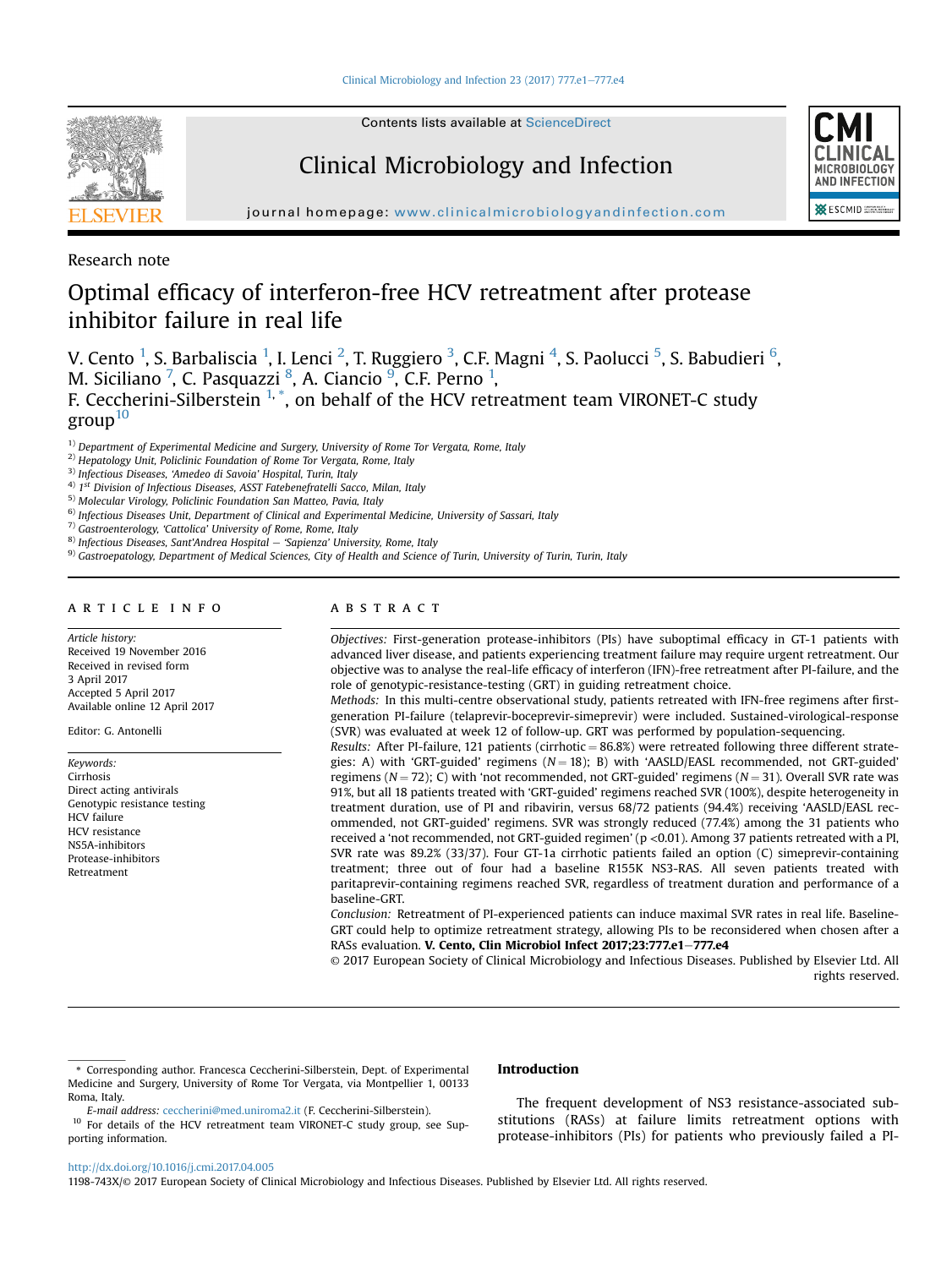containing regimen. To avoid cross-resistance, both AASLD and EASL recommend use of a combination of an NS5A-inhibitor plus sofosbuvir [\[1,2\]](#page-3-0), without performing any baseline genotypicresistance-testing (GRT). However, in retreatment settings, GRT can be clinically helpful in providing additional confidence for NS5A-inhibitor use, accounting for possible presence of natural NS5A-RASs [\[1,3,4\]](#page-3-0), and in evaluating alternative second-line regimens besides those suggested by the guidelines.

Very few reports are available on real-life retreatment of PIexperienced patients  $[5-7]$  $[5-7]$ , and on the use, and utility, of baseline HCV-GRT in this setting.

## Methods

We analysed the efficacy of several IFN-free retreatment strategies chosen for 121 patients with cirrhosis (86.8%) or advanced fibrosis (median (IQR) liver-stiffness: 10 (10-12) kPa) who previously failed a PI (boceprevir,  $N = 51$ ; telaprevir,  $N = 69$ ; simeprevir,  $N = 1$ ) plus pegylated-interferon and ribavirin (Table S1). This study was conducted in accordance with the principles of the Declaration of Helsinki. Approval by local ethics committees and informed consents were obtained.

Baseline-GRT was performed at the clinician's discretion in 76/ 121 patients by Sanger-sequencing on NS3-protease (aa  $1-181$ ), NS5A domain I (aa 1-213), and/or NS5B (aa 1-591) genes, as described elsewhere  $[8-11]$  $[8-11]$ . RASs were defined according to previously published work [\[3,12,13\]](#page-3-0).

### Results

After a median (IQR) of 88 (49-120) weeks since PIdiscontinuation, 14/58 patients tested still presented NS3-RASs able to confer cross-resistance to second-wave PIs (R155K,  $N = 6$ ;  $R155T + D168N$ ,  $N = 1$ ; Q80K,  $N = 4$ ; V170A  $\pm$  A156S,  $N = 2$ ;

V36M  $+$  R155K,  $N = 1$ ). The prevalence of natural-RASs in NS5A and NS5B was 11% (5/45 and 4/44, respectively). In addition, baseline-GRT followed by phylogenetic-analysis disclosed four cases (5.3%) of incorrect GT-1b assignation by commercial assays (three patients were infected by GT-1a, and one by GT-4d).

Patients started retreatment with median (IQR) baseline HCV-RNA of 5.9 (5.5 $-6.4$ ) logIU/mL. One non-responder patient and 10  $(8.3%)$  relapsers were observed, leading to a final SVR<sub>12</sub> rate of 90.9% (110/121). SVR12 rates were 85.1% (40/47) in GT-1a patients, 80.0% (8/10) in patients with baseline-RASs, and 90.6% (58/64) in patients with baseline HCV-RNA >800 000 IU/mL. All non-cirrhotic patients achieved SVR<sub>12</sub> versus 89.5% of cirrhotic-patients (p 0.175, Table S2). Fig.1 shows retreatment regimens in detail, along with corresponding SVR<sub>12</sub> rates.

According to the modality of retreatment choice, patients were divided into three groups. The 'GRT-guided' group-A included 18 patients who either started a NS5A-containing recommended regimen ( $N = 6$ ), or a not-recommended PI-regimen ( $N = 12$ ) based on RASs profiles. The 'AASLD/EASL recommended, not GRT-guided' group-B included 72 patients who 'switched' DAA-class, and received sofosbuvir  $+$  NS5A-inhibitor  $+$  ribavirin, with no prior NS5A-GRT. Lastly, the 'not recommended, not GRT-guided' group-C included 31 patients, for whom neither GRT nor international guidelines were followed.

Even if only 18 patients were retreated with 'GRT-guided' regimens, this approach led to an optimal efficacy ( $100\%$  SVR<sub>12</sub>), similar to 'AASLD/EASL-recommended' regimens in group-B (94.4% SVR<sub>12</sub>), and much greater than the 77.4% (24/31)  $SVR<sub>12</sub>$  rate observed in group-C (p 0.011 by Fisher exact test; Table S2).

PIs were reused in 37 patients, and 33 (89.2%) reached SVR<sub>12</sub>. All 10 patients treated with sofosbuvir  $+$  simeprevir after exclusion of NS3-RASs (group-A) achieved SVR<sub>12</sub>, regardless of ribavarin administration and treatment duration.  $\text{SVR}_{12}$  was also achieved in the seven patients receiving paritaprevir/ritonavir  $+$  ombitasvir  $+$ 



Fig. 1. SVR<sub>12</sub> rates in patient subgroups. SVR<sub>12</sub> rates obtained in protease-inhibitor experienced patients retreated with interferon-free regimens chosen according to GRT, EASL/ AASLD recommendations, or none of them. Rates are reported separately for each drug combination, ribavirin use and duration. The number of patients who relapsed, or presented resistance-associated substitutions at baseline are shown. 3D, paritaprevir/ritonavir, ombitasvir and dasabuvir; AASLD, American Association for the Study of Liver Diseases; DCV, daclatasvir; EASL, European Association for the Study of the Liver; GRT, genotypic-resistance-test; IFN, interferon; LDV, ledipasvir; RBV, ribavirin; SIM, simeprevir; SOF, sofosbuvir; SVR12, sustained virological response; RAS, resistance-associated substitution.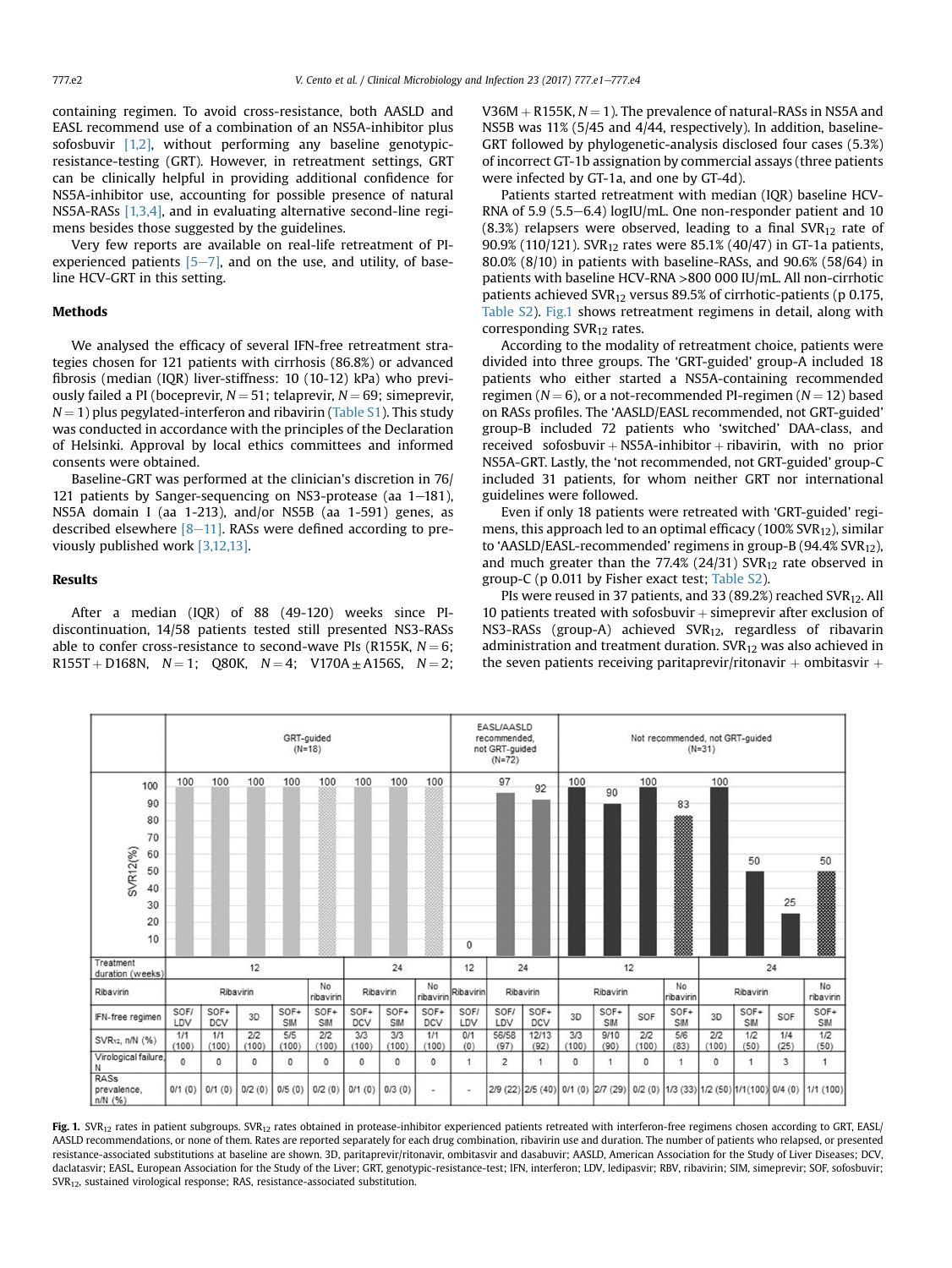dasabuvir  $(3D)$  + ribavarin in groups A and C, regardless of the presence of baseline R155K NS3-RAS in one patient, confirming the efficacy of this regimen as highlighted by previous real-life results [\[7\]](#page-3-0).

PI-free, NS5A-based regimens were also highly effective. An a posteriori baseline-GRT performed in group-B, revealed one natural NS5A-RAS in three GT-1b patients (L28M-L31M-Y93H, respectively), and two NS5B-RASs (L159F  $+$  C316N) in another. Only the patient with L28M failed a recommended sofosbupatient with L28M failed a recommended  $vir +$  daclatasvir  $+$  ribavirin regimen, while the other two reached SVR12 with a ribavarin-including, 24-week regimen.

The lowest  $SVR_{12}$  rates were observed in group-C among patients receiving sofosbuvir  $+$  ribavarin (3/6, 50%), or GT-1a patients receiving sofosbuvir  $+$  simeprevir  $\pm$  ribavarin without prior NS3-GRT (8/12, 66.7%). An a posteriori baseline-GRT performed in three out of four of GT-1a simeprevir-failing patients revealed a pre-existing R155K NS3-RAS. The other four patients in group-C with baseline NS3-RASs  $(R155K = 2; Q80K = 1;$  $A156S + V170A = 1$ ) treated for 24 weeks and/or with ribavarin reached SVR<sub>12</sub>, plus a patient with Q80K receiving sofosbu $vir + s$  imeprevir for 12 weeks.

NS3- or NS5A-RASs were detected after retreatment in four out of seven virological-failures tested (Table 1). Sofosbuvir  $+$  ribavarin failing-patients showed no RASs emergence, even though one GT-1a had a natural L31M NS5A-RAS. Two group-B failing-patients had the double NS5A-RASs  $L28M + Y93H$ , and two were not tested for RASs.

Of the four GT-1a patients who failed sofosbuvir  $+$  simeprevir treatment, two showed Q80L  $+$  R155K or V36M  $+$  R155K RASs, one was not retested after failure, and one had never performed any NS3-GRT.

### Discussion

Baseline-GRT is widely used in retreatment settings in the USA, thanks to the availability of commercial assays, but until recent times Italy (as Europe) had poor access to these. Indeed, in our study, even if some Italian centres offer internally validated assays  $[8-11]$  $[8-11]$ , in 69.5% of cases baseline-GRT was performed a posteriori for research purposes only, and not used to guide retreatment decisions. Nevertheless, GRT-guided regimens led to high SVR12 rates, even when they included a PI, whose reuse is not supported by current guidelines [\[1,2\].](#page-3-0)

#### Table 1

Resistance-associated substitution analysis in patients experiencing virological failure to second-line IFN-free regimens

A substantial proportion of patients (25.6%, 31/121) were retreated with a variety of 'not-recommended, not GRT-guided' regimens, leading to the lowest  $SVR<sub>12</sub>$  rates. This could be a consequence of the time-gap between the approval of firstgeneration PIs and full availability of NS5A-inhibitors, when retreatment choices for most urgent patients were limited to suboptimal regimens, such as sofosbuvir  $+$  ribavirin (50% SVR<sub>12</sub> (three out of six), supporting previous real-life data  $[5]$ ), and sofosbu $vir + s$ imeprevir  $\pm$  ribavirin without prior NS3-GRT in GT-1a patients (66.7% SVR<sub>12</sub>, 8/12).

Overall, even if firm conclusions cannot be drawn on the few patients we analysed, our study encourages experienced laboratories, already present in several countries, to cooperate in offering clinicians reliable GRTs to personalize retreatments for PIexperienced patients, before considering not GRT-guided options. GRT can disclose possible misclassification of HCV-GT and can help retreatment choice accounting for RASs-presence. This approach would limit as much as possible the chances of second-line failures and further development of multiresistant viruses, as well as high costs of third-line therapies.

#### Transparency declaration

Dr. Ceccherini-Silberstein reports personal fees from Gilead Sciences, personal fees from Bristol-Myers Squibb, personal fees from Abbvie, personal fees from Roche Diagnostics, grants and personal fees from Merck Sharp & Dohme, personal fees from Janssen-Cilag, personal fees from Abbott Molecular, personal fees from ViiV Healthcare, outside the submitted work; and Valeria Cento reports personal fees from Abbvie, Bristol-Myers Squibb, Merck Sharp & Dohme, Janssen-Cilag. Carlo Federico Perno reports grants from Italian Ministry of Instruction, University and Research (MIUR), grants from Aviralia Foundation, during the conduct of the study; and personal fees from Gilead Sciences, Abbvie, Roche

| ID                                     | <b>HCV</b> | HCV-RNA at      | IFN-free          | Length, | Interval failure         | At first PI failure | IFN-free treatment |                          |                          |                 |                 |                          |
|----------------------------------------|------------|-----------------|-------------------|---------|--------------------------|---------------------|--------------------|--------------------------|--------------------------|-----------------|-----------------|--------------------------|
|                                        | genotype   | baseline, IU/mL | treatment         | weeks   | to retreatment,<br>weeks |                     | At baseline        |                          |                          | At relapse      |                 |                          |
|                                        |            |                 |                   |         |                          | NS <sub>3</sub>     | NS3                | NS5A                     | NS5B                     | NS <sub>3</sub> | NS5A            | NS5B                     |
| AASLD/EASL recommended, not GRT-guided |            |                 |                   |         |                          |                     |                    |                          |                          |                 |                 |                          |
| 2286                                   | 1a         | 615 458         | $SOF/LDV + RBV$   | 24      | 157                      | $V36M + R155K$      | n.a.               | n.a.                     | n.a.                     | n.a.            | n.a.            | n.a.                     |
| M <sub>01</sub>                        | 1b         | 2 0 8 4 3 1 9   | $SOF/LDV + RBV$   | 24      | 116                      | n.a.                | n.a.               | n.a.                     | n.a.                     | n.a.            | n.a.            | n.a.                     |
| 2135                                   | 1b         | 442 000         | $SOF/LDV + RBV$   | 12      | n.a.                     | V170A               | V170A              | n.a.                     | -                        |                 | $L28M + Y93H$   | -                        |
| 219                                    | 1b         | 10 471          | $SOF + DCV + RBV$ | 24      | 119                      |                     |                    | L28M                     | $\overline{\phantom{a}}$ |                 | $L28M + Y93H$   | $\overline{\phantom{a}}$ |
| Not recommended, not GRT-guided        |            |                 |                   |         |                          |                     |                    |                          |                          |                 |                 |                          |
| 330                                    | 1a         | 9 2 3 4 5 8 7   | $SOF + SIM + RBV$ | 12      | 117                      | <b>R155K</b>        |                    |                          | -                        | $Q80L + R155K$  | -               |                          |
| 172                                    | 1a         | 116 116         | $SOF + SIM + RBV$ | 24      | 78                       | n.a.                | n.a.               | n.a.                     | n.a.                     | n.a.            | n.a.            | n.a.                     |
| PAO-2                                  | 1a         | 3 286 645       | $SOF + SIM$       | 24      | 68                       | $V36M + R155K$      | <b>R155K</b>       | $\overline{\phantom{a}}$ | $\overline{\phantom{0}}$ | $V36M + R155K$  | $\qquad \qquad$ | -                        |
| 2323                                   | 1a         | 1 393 000       | $SOF + SIM$       | 12      | 133                      | <b>R155K</b>        | n.a.               | n.a.                     | n.a.                     | n.a.            | n.a.            | n.a.                     |
| 211                                    | 1a         | 1 104 189       | $SOF + RBV$       | 24      | 80                       | <b>R155K</b>        | <b>R155K</b>       | $\overline{\phantom{a}}$ | -                        |                 | -               |                          |
| 281                                    | 1b         | 157 383         | $SOF + RBV$       | 24      | 39                       | T54S                | <b>T54S</b>        |                          |                          |                 |                 |                          |
| 558                                    | 1a         | 2 731 632       | $SOF + RBV$       | 24      | 120                      | -                   |                    | L31M                     | -                        | n.a.            | L31M            |                          |

AASLD, American Association for the Study of Liver Diseases; DCV, daclatasvir; EASL, European Association for the Study of the Liver; GRT, genotype-resistance testing; IFN, interferon; IU, International unit; LDV, ledipasvir; n.a., not available; PI, protease-inhibitor; RBV, ribavirin; SIM, simeprevir; SOF, sofosbuvir.